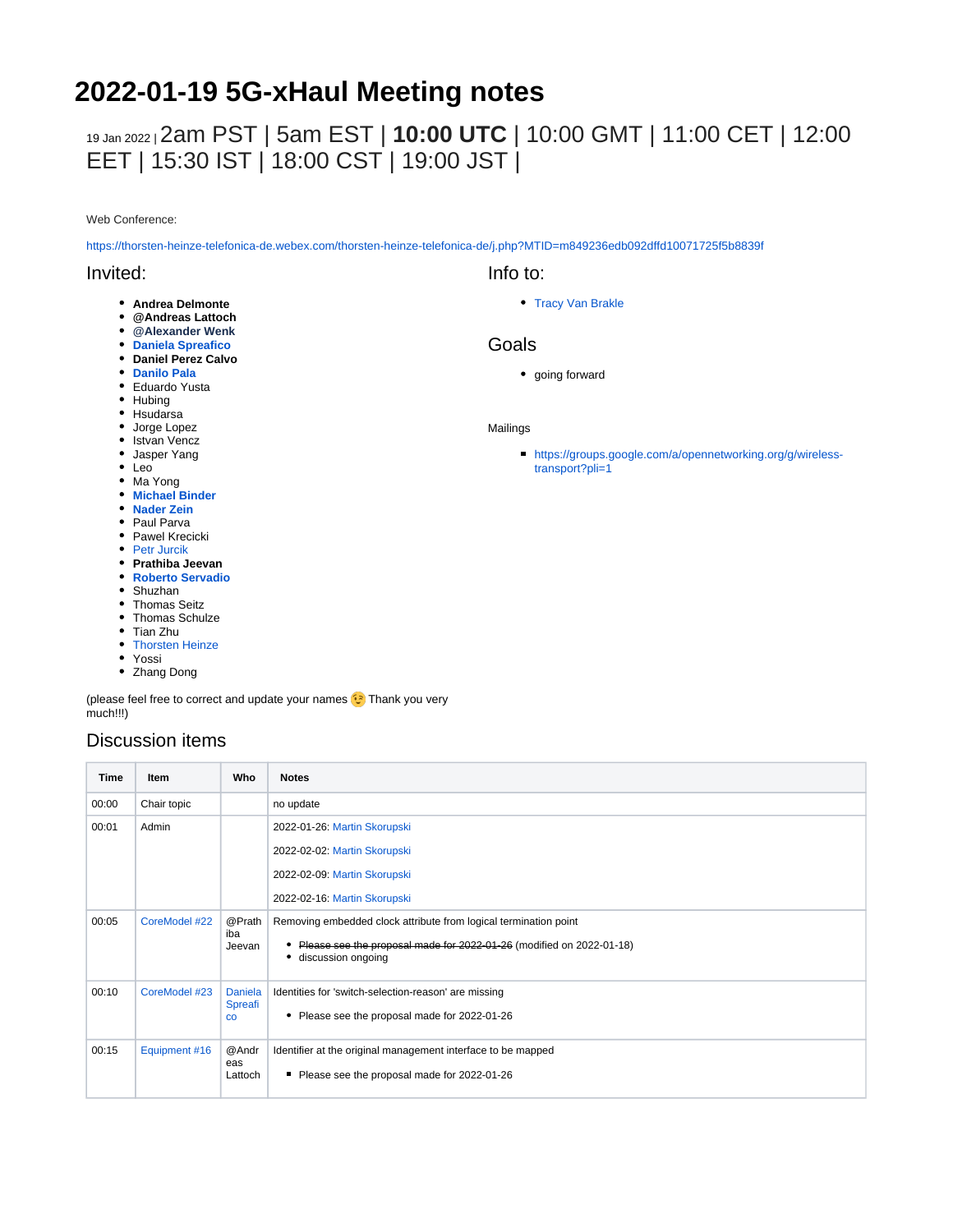| 00:25 | Text for ONF | @Andr<br>eas<br>Lattoch | proposed position                                                                                                                                                                                                                                                                                                                                                                                                             |
|-------|--------------|-------------------------|-------------------------------------------------------------------------------------------------------------------------------------------------------------------------------------------------------------------------------------------------------------------------------------------------------------------------------------------------------------------------------------------------------------------------------|
|       |              |                         | ■ https://opennetworking.org/category/news-and-events/press-releases/                                                                                                                                                                                                                                                                                                                                                         |
|       |              |                         | <b>Related Press Release</b>                                                                                                                                                                                                                                                                                                                                                                                                  |
|       |              |                         | - Milestone in Software-Defined Networking (SDN): o2 / Telefónica uses new standardized SDN interface for 30,000<br>microwave links   Telefónica Deutschland (telefonica.de)                                                                                                                                                                                                                                                  |
|       |              |                         | Proposed Text for ONF context:                                                                                                                                                                                                                                                                                                                                                                                                |
|       |              |                         | Another breakthrough in Software Defined Networking (SDN) for microwave transmission.                                                                                                                                                                                                                                                                                                                                         |
|       |              |                         | Mobile network automation presents a significant opportunity for the telecom industry to further reduce cost and improve<br>service quality. With thousands of network elements, the radio access network is a prime area of focus for automation<br>innovation by mobile operators today.                                                                                                                                    |
|       |              |                         | An essential component of modern mobile network deployments, microwave links provide a cost efficient, rapid deployment<br>option to connect radio units that can be sited for optimal coverage and performance. As 5G networks continue to grow, this<br>flexibility becomes more important and the volume and complexity of mobile backhaul continues to increase, placing ever<br>more value on mobile network automation. |
|       |              |                         | Achieving automation of microwave transmission requires a standardized management interface. The information and data<br>models developed by ONF OTCC 5G-xHaul group resulted in a reference implementation integrating 40.000 microwave<br>devices into an Open Daylight Controller, operating in the Telefónica production network.                                                                                         |
|       |              |                         | All microwave devices in Telefónica's mobile backhaul network are now accessible via a single harmonised API (ONF TR-<br>532), which is the key enabler of a microservices architecture.                                                                                                                                                                                                                                      |
|       |              |                         | Special thanks to the ONF OTCC 5G-xHaul group contributors: Ericsson, highstreet technologies, Huawei, NEC, Nokia, SIAE<br>Microelettronica, Telefónica, TechMahindra, ZTE                                                                                                                                                                                                                                                    |
|       |              |                         |                                                                                                                                                                                                                                                                                                                                                                                                                               |
|       |              |                         | Further review until Friday 2022-01-21 - comments by email.                                                                                                                                                                                                                                                                                                                                                                   |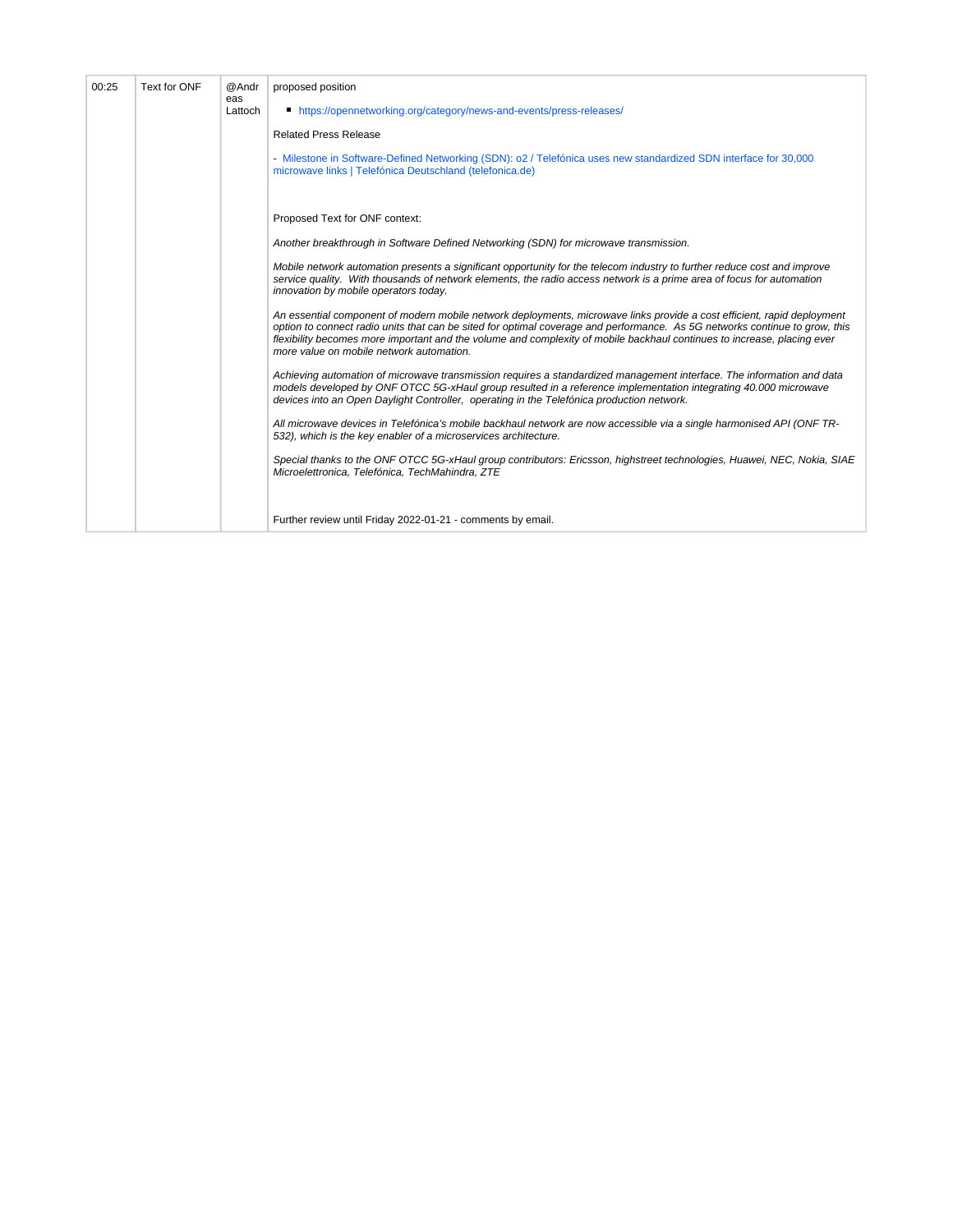| 00:48 | Centralized<br>alarm list                                                 | <b>Thorste</b><br>n | Continue UML Modeling                                                                                                                                                                                                                                                                                                                                                                                                                                                                                                                                                                                                                               |
|-------|---------------------------------------------------------------------------|---------------------|-----------------------------------------------------------------------------------------------------------------------------------------------------------------------------------------------------------------------------------------------------------------------------------------------------------------------------------------------------------------------------------------------------------------------------------------------------------------------------------------------------------------------------------------------------------------------------------------------------------------------------------------------------|
|       | (alarm                                                                    | Heinze              | severity assignment                                                                                                                                                                                                                                                                                                                                                                                                                                                                                                                                                                                                                                 |
|       | definition,<br>capability and<br>notification)                            |                     | use case description for severity assignment<br>"  or can the severity be calculated on a higher layer (OSS, BSS)?                                                                                                                                                                                                                                                                                                                                                                                                                                                                                                                                  |
|       |                                                                           |                     | 2                                                                                                                                                                                                                                                                                                                                                                                                                                                                                                                                                                                                                                                   |
|       |                                                                           |                     | Alarm severity configuration is required<br>per alarm type                                                                                                                                                                                                                                                                                                                                                                                                                                                                                                                                                                                          |
|       |                                                                           |                     | per alarm type and resource-type (alarm-emitter-object-class)<br>per alarm instance (alarm type and resource)                                                                                                                                                                                                                                                                                                                                                                                                                                                                                                                                       |
|       |                                                                           |                     | default severity exists on the node in advance - there is not need to change it but an option to change the alarm severity<br>ш                                                                                                                                                                                                                                                                                                                                                                                                                                                                                                                     |
|       |                                                                           |                     |                                                                                                                                                                                                                                                                                                                                                                                                                                                                                                                                                                                                                                                     |
|       |                                                                           |                     | xPath examples to address resources (or to group resources)                                                                                                                                                                                                                                                                                                                                                                                                                                                                                                                                                                                         |
|       |                                                                           |                     | (contribution by AlexS)                                                                                                                                                                                                                                                                                                                                                                                                                                                                                                                                                                                                                             |
|       |                                                                           |                     | 1. all LTPs<br>/core-model-1-4:control-construct/logical-termination-point                                                                                                                                                                                                                                                                                                                                                                                                                                                                                                                                                                          |
|       |                                                                           |                     | 2. all LTP uuids<br>/core-model-1-4:control-construct/logical-termination-point/uuid                                                                                                                                                                                                                                                                                                                                                                                                                                                                                                                                                                |
|       |                                                                           |                     | 3. get LTP instance by uuid (example uuid = '410dcc94-7916-11ec-90d6-0242ac120003')<br>/core-model-1-4:control-construct/logical-termination-point[uuid='410dcc94-7916-11ec-90d6-0242ac120003']                                                                                                                                                                                                                                                                                                                                                                                                                                                     |
|       |                                                                           |                     | 4. all Airlnterfaces (meaning all LTP where the layer-protocol is "air-interface")<br>/core-model-1-4:control-construct/logical-termination-point[layer-protocol/layer-protocol<br>-name='air-interface-2-0:LAYER_PROTOCOL_NAME_TYPE_AIR_LAYER']                                                                                                                                                                                                                                                                                                                                                                                                    |
|       |                                                                           |                     | TODO: Example for MW-PAC (even if MW-PAC is not considered as a resource)                                                                                                                                                                                                                                                                                                                                                                                                                                                                                                                                                                           |
|       |                                                                           |                     | 5. all equipment objects<br>/core-model-1-4:control-construct/equipment                                                                                                                                                                                                                                                                                                                                                                                                                                                                                                                                                                             |
|       |                                                                           |                     | 6. equipment object of an OutDoorUnit<br>under the (maybe wrong) assumption that the functional-block attribute states "outdoor-unit"<br>/core-model-1-4:control-construct/equipment[function-block='outdoor-unit']                                                                                                                                                                                                                                                                                                                                                                                                                                 |
|       |                                                                           |                     | equipment vs actual-equipment requires further discussion - not part for examples                                                                                                                                                                                                                                                                                                                                                                                                                                                                                                                                                                   |
|       |                                                                           |                     | Note 2022-02-02: The requirements/prerequisites for this xPath example are not fulfilled. Therefore, in this example the<br>list of resource ids (equipment/uuids) must be explicit defined and exposed in the capabilities.                                                                                                                                                                                                                                                                                                                                                                                                                        |
|       |                                                                           |                     | 1. all EthernetContainer objects with a server relation to an air-interface or all LTPs where its uuid is listed as clientLTP of<br>all LTPs where its uuid is listed as clientLTP of airinterfaces.<br>/core-model-1-4:control-construct/logical-termination-point[uuid=/core-model-1-4:control-construct/logical-termination-<br>point[uuid=/core-model-1-4:control-construct/logical-termination-point[layer-protocol/layer-protocol-name='air-interface-2-<br>0:LAYER_PROTOCOL_NAME_TYPE_AIR_LAYER' /client-ltp]/client-ltp][layer-protocol/layer-protocol-name='ethernet-<br>container-2-0:LAYER PROTOCOL NAME TYPE ETHERNET CONTAINER LAYER'] |
|       |                                                                           |                     | remember: read "[]" as WHERE (think of SQL)                                                                                                                                                                                                                                                                                                                                                                                                                                                                                                                                                                                                         |
|       |                                                                           |                     | Concern: not human-readable, question: is this needed?                                                                                                                                                                                                                                                                                                                                                                                                                                                                                                                                                                                              |
|       | END OF THE<br><b>MEETING</b>                                              |                     |                                                                                                                                                                                                                                                                                                                                                                                                                                                                                                                                                                                                                                                     |
| 00:00 | Relation<br>between<br>planning and<br>actual data<br>from the<br>network |                     | Please see the latest version of the proposal: https://wiki.opennetworking.org/download/attachments/265093121/proposal-<br>sequence-id.docx?api=v2                                                                                                                                                                                                                                                                                                                                                                                                                                                                                                  |
|       |                                                                           |                     | Al Vendors: Please prepare questions to continue.                                                                                                                                                                                                                                                                                                                                                                                                                                                                                                                                                                                                   |
|       |                                                                           |                     | • on the agenda for next Tuesday                                                                                                                                                                                                                                                                                                                                                                                                                                                                                                                                                                                                                    |